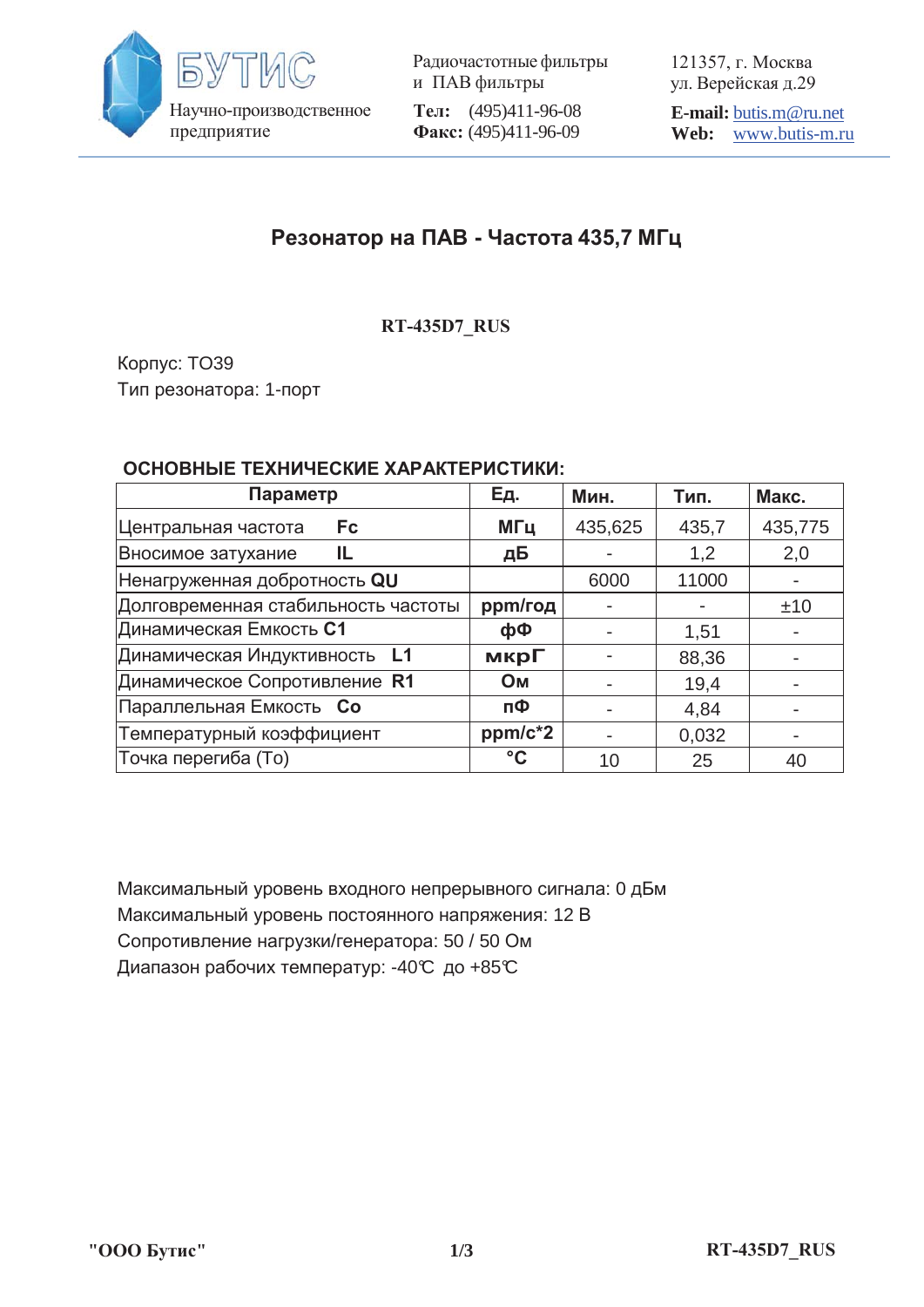

Радиочастотные фильтры и ПАВ фильтры **Тел:** (495)411-96-08 Φaκc: (495)411-96-09

121357, г. Москва ул. Верейская д.29

**E-mail:** butis.m@ru.net **Web:** www.butis-m.ru

### КОРПУС И СХЕМА ВКЛЮЧЕНИЯ:



#### ЭКВИВАЛЕНТНАЯ СХЕМА: